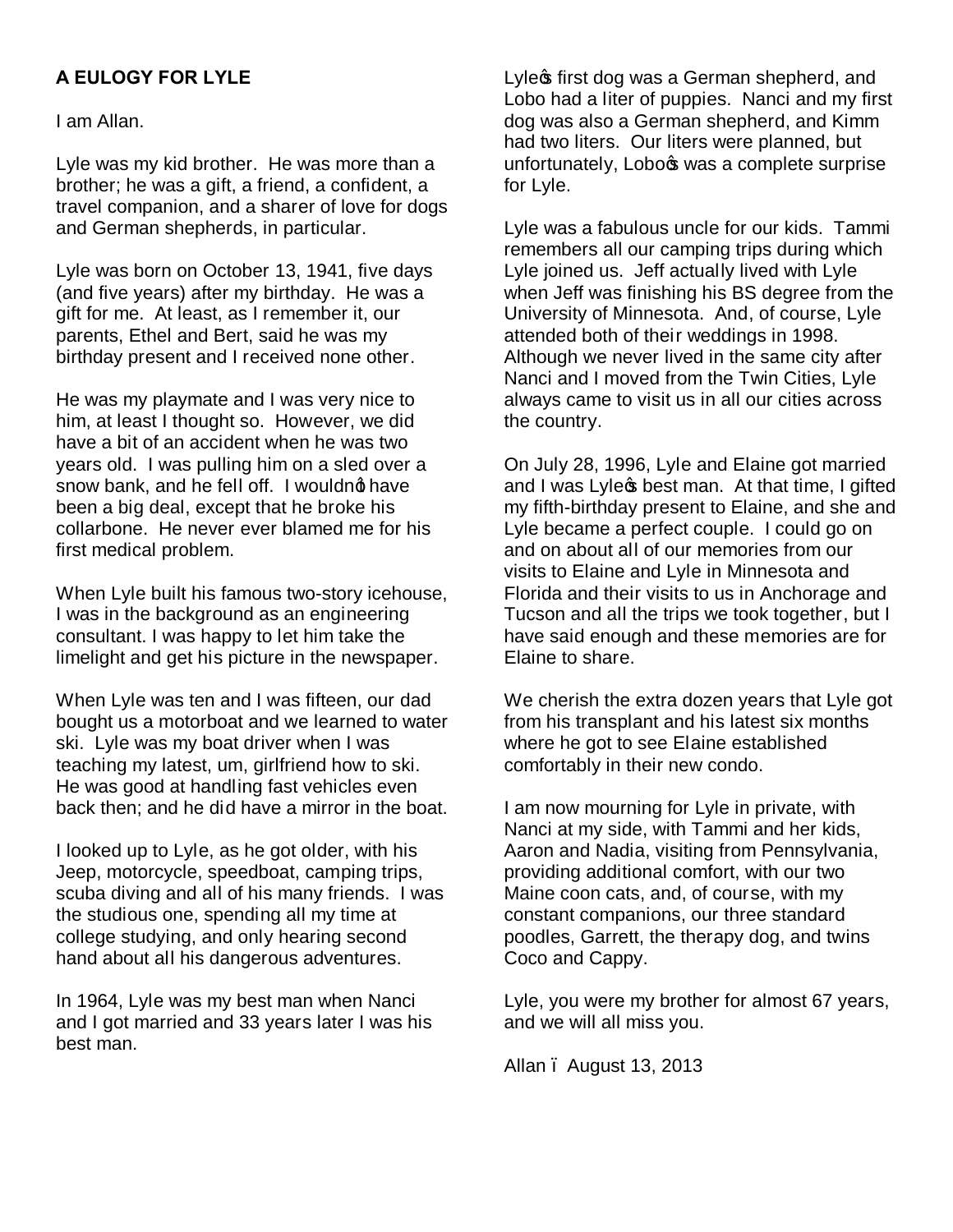## **A EULOGY FOR LYLE**

Lyle became my little brother in 1964 when I married Allan. He and my late younger brother were very much alike in their love of adventure. I can remember them as teens %picking up+ girls, which meant Lyle drove the jeep, and my very large brother literally picked up the girls.

There was always laughter and love. We watched Lyle through many death defying feats that got our adrenaline up just by watching.

He was always one of the first to visit us whenever we moved to a new city.

He spent a lot of time with our children and our dogs.

We had many great trips from camping in tents to cruises.

The transition from Minnesota to Florida was a great one for Lyle who so loved the water, boats, jet skis, and just being out on the lake, river, or sea without the cold weather that had started to really bother him.

I really feel that Lyle had all of his dreams come true. He found the perfect life mate in our precious Elaine. He had the daughter of his heart in Stacy. He always had a dog by his side.

He loved people, travel, and, yes, always adventure.

Lyle was a loyal friend with life long relationships.

He will be long remembered and dearly missed.

Nanci -- August 2013